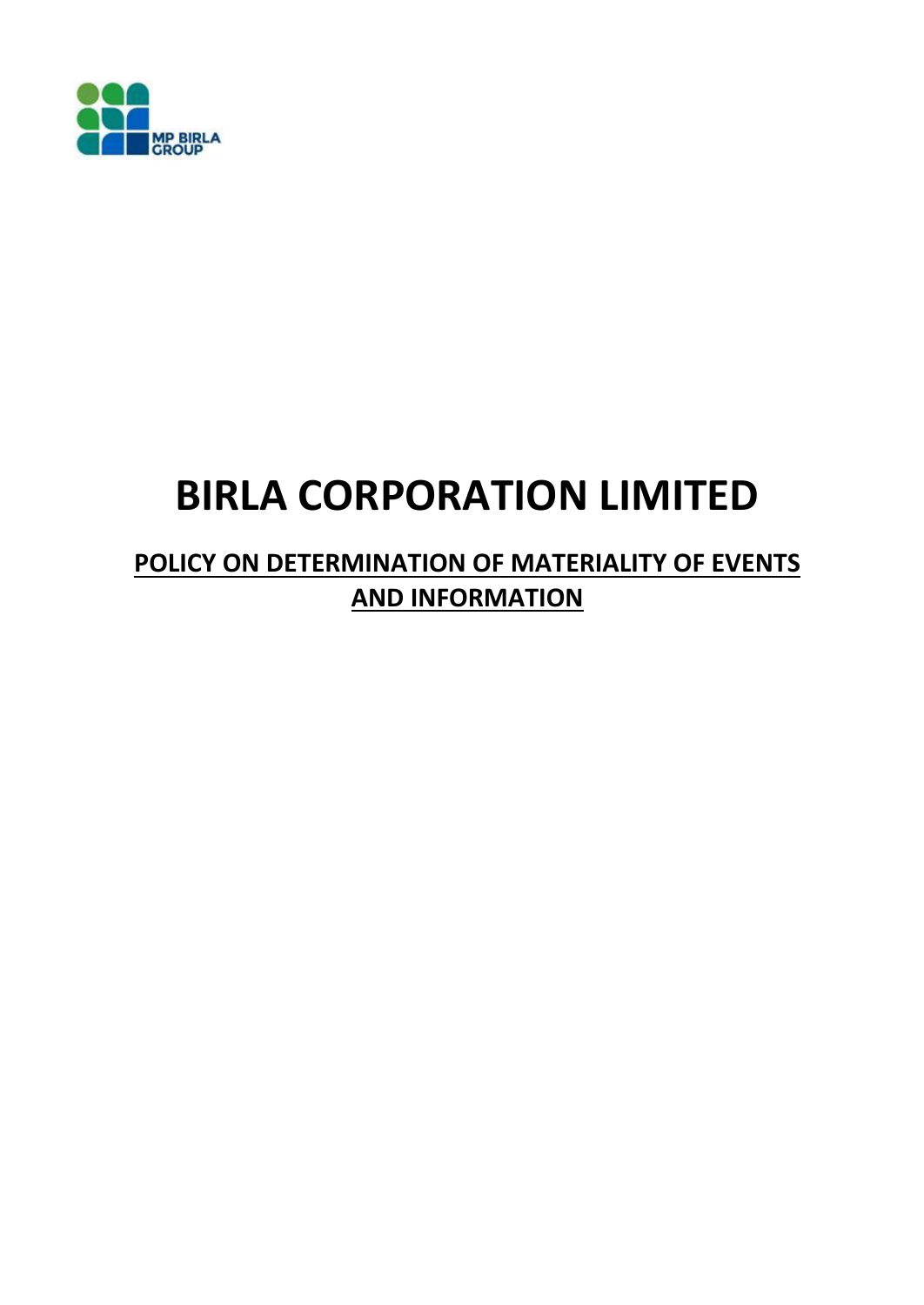# **Contents**

| 1.              |                                                    |  |
|-----------------|----------------------------------------------------|--|
| 2.              |                                                    |  |
| 3.              |                                                    |  |
| 4.              |                                                    |  |
| 5.              | ANY OTHER INFORMATION/EVENT VIZ. MAJOR DEVELOPMENT |  |
|                 |                                                    |  |
| 6.              |                                                    |  |
| 7 <sub>1</sub>  |                                                    |  |
| 8.              |                                                    |  |
| 9.              |                                                    |  |
| 10.             |                                                    |  |
| 11 <sub>1</sub> |                                                    |  |
| 12.             |                                                    |  |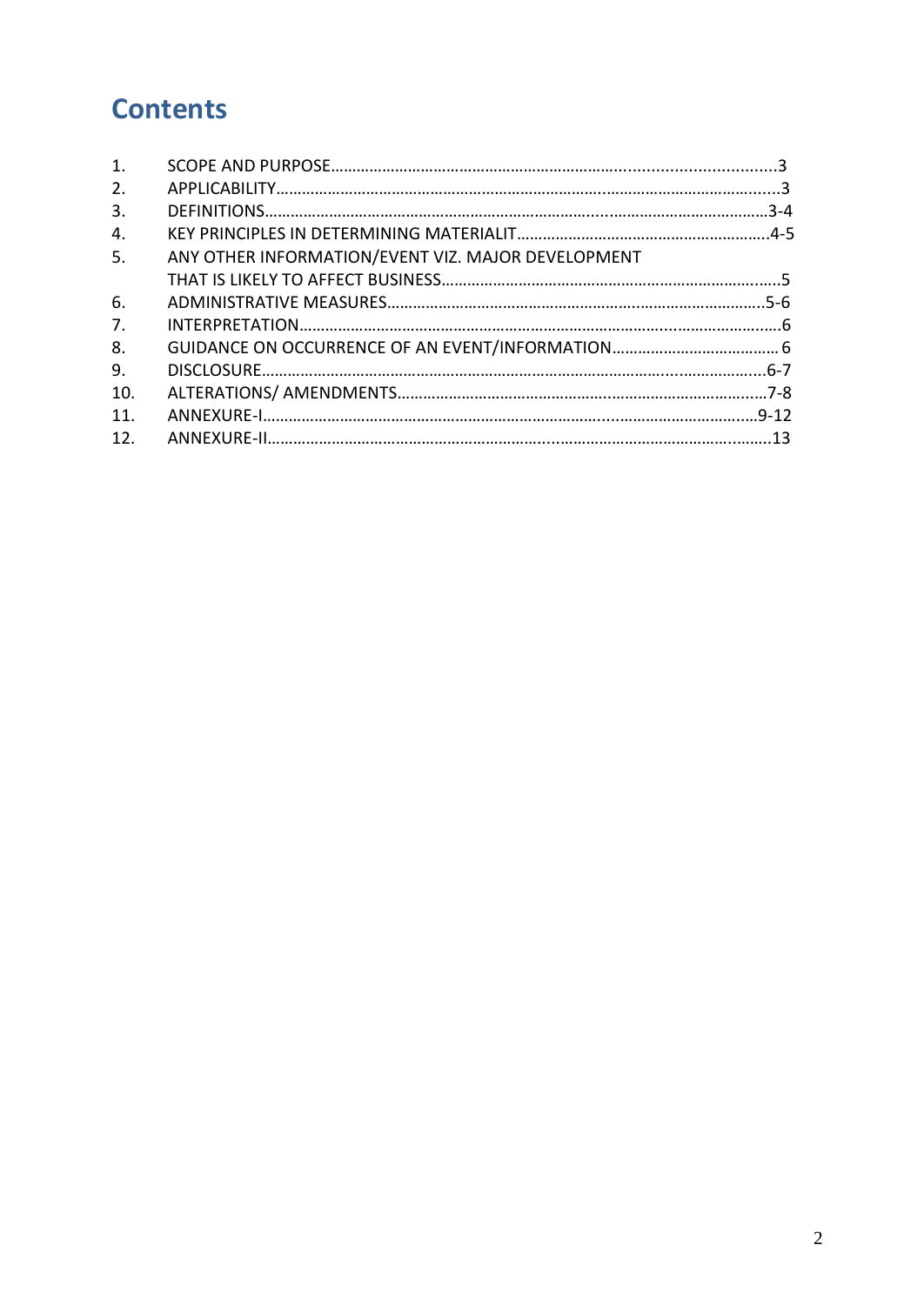## **1. SCOPE AND PURPOSE**

Regulation 30 of Securities and Exchange Board of India (Listing Obligations and Disclosure Requirements), Regulations 2015 (hereinafter referred to as "Listing Regulations") requires every listed entity to frame a policy for determination of materiality, duly approved by the Board of Directors for the purpose of proper, sufficient and timely disclosure of the same to the Stock Exchange(s).

Accordingly, Birla Corporation Limited ('BCL' or the 'Company') herein sets out a Policy for determination of materiality of events and information and disclosure thereof (hereinafter referred to the 'Policy').

## **2. APPLICABILITY**

This policy shall be applicable to all the events in the Company, as and when they fall under the criteria enumerated in the policy.

# **3. DEFINITIONS**

**"Act"** means the Companies Act, 2013.

**"Agreement"** shall include shareholder agreement, joint venture agreement, family settlement agreement to the extent the same impacts the management and control of the Company and agreement, treaty or contract with media companies, which are binding and not in normal course of business and revision, amendment and termination thereof.

**"Board"** shall mean the Board of Directors of the Company;

**"Company"** shall mean Birla Corporation Limited;

**"Compliance Officer"** shall mean the Company Secretary of the Company;

## **"Designated securities"** means-

- a. Specified securities;
- b. Non-convertible debt securities;
- c. Non-convertible redeemable preference shares;
- d. Perpetual debt instrument;
- e. Perpetual non-cumulative preference shares;
- f. Indian Depository Receipts;
- g. Securitised debt instruments;
- h. Security receipts;
- i. Units issued by mutual funds; and
- j. Any other securities as may be specified by the Securities Exchange Board of India;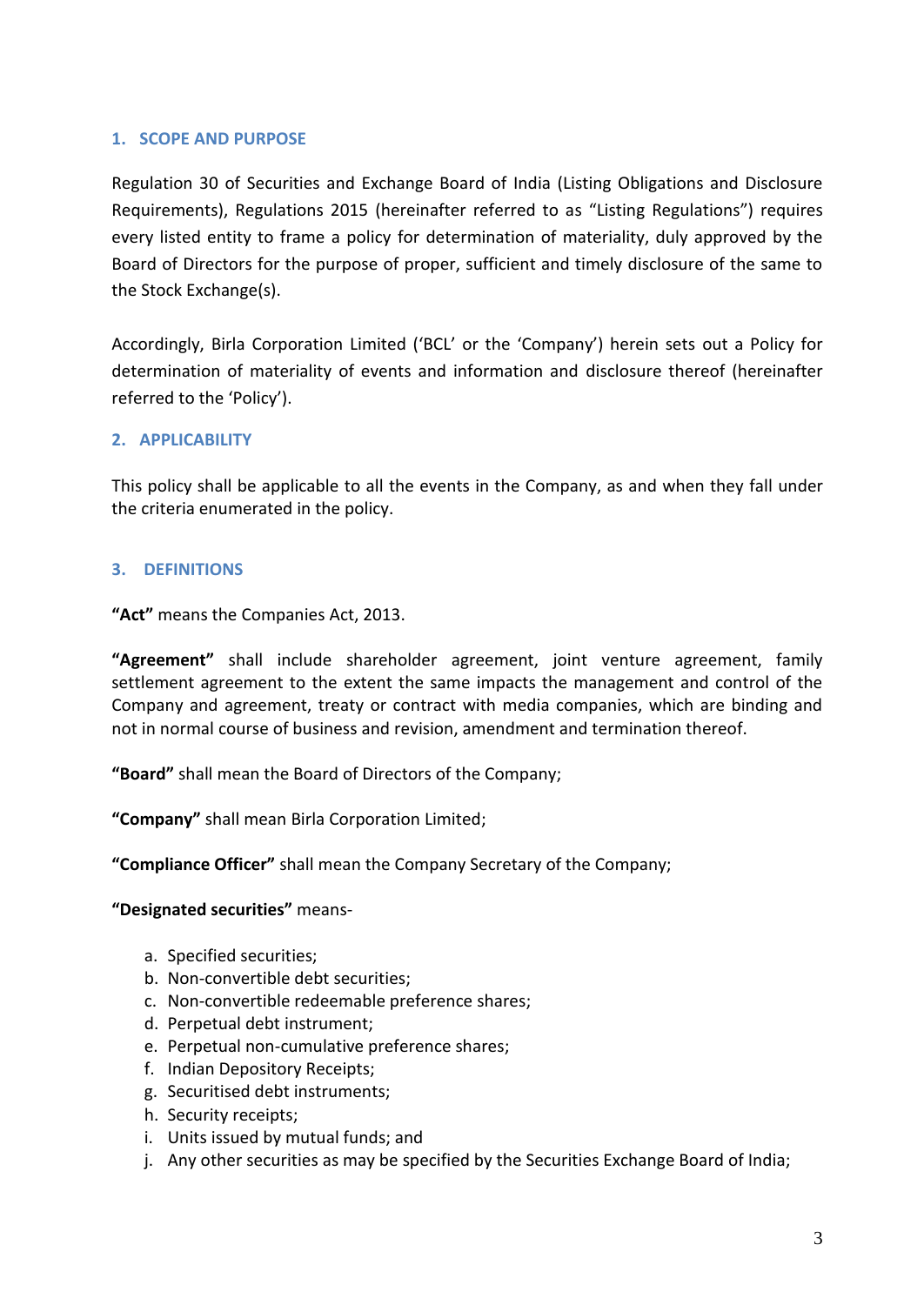**"Key managerial personnel"** means key managerial personnel as defined in sub-section (51) of section 2 of the Companies Act, 2013 i.e.-

- a. Chief Executive Officer (CEO)/ Managing Director (MD)/ Manager
- b. Whole-time Director (WTD)
- c. Chief Financial Officer (CFO)
- d. Company Secretary (CS)
- e. such other officer not more than one level below the directors who is in the whole time employment and designated as Key Managerial Personnel by the Board

**"Price Sensitive Information"** shall mean information concerning the Company that a reasonable person would expect to have a material effect on the price or value of its securities or information which causes the market to maintain the price of security at or about its current level when it would otherwise be expected to move materially in a particular direction, given price movements in the market generally or in the Company's sector.

**"Officer"** means as assigned to the term in clause (59) of Section 2 of the Companies Act, 2013 and shall include Promoters of the Company.

**"Promoter" and "Promoter Group"** shall have the same meaning as assigned to them respectively in clauses 13(oo) and 14(pp) of sub-regulation (1) of regulation 2 of the Securities and Exchange Board of India (Issue of Capital and Disclosure Requirements) Regulations, 2018;

**"Securities"** means such securities as defined in section 2(h) of Securities Contracts (Regulation) Act, 1956;

**"Stock exchange"** means the stock exchanges where the Securities of the Company are listed;

**"Specified securities"** means 'equity shares' and 'convertible securities' as defined under clause (eee) of sub-regulation (1) of regulation 2 of the Securities and Exchange Board of India (Issue of Capital and Disclosure Requirements) Regulations, 2018;

**"Subsidiary"** means a subsidiary as defined under sub-section (87) of section 2 of the Companies Act, 2013;

Words and expressions used and not defined in this Policy shall have the same meaning as defined in the Securities and Exchange Board of India Act, 1992, the Securities Contracts (Regulation) Act, 1956, the Depositories Act, 1996, Listing Regulations or the Companies Act, 2013 and rules and regulations made thereunder or any statutory amendment or reenactment thereto, as the case may be.

## 4. **KEY PRINCIPLES IN DETERMINING MATERIALITY**

The Listing Regulations divide the events that need to be disclosed broadly in two categories. The events that have to be necessarily disclosed without applying any test of materiality are indicated in Para A of Part A of Schedule III of the Listing Regulations. Para B of Part A of Schedule III indicates the events that should be disclosed by the listed entity, if considered material. In order to determine whether a particular event/information is material in nature, the Company shall consider the criteria(s) mentioned below: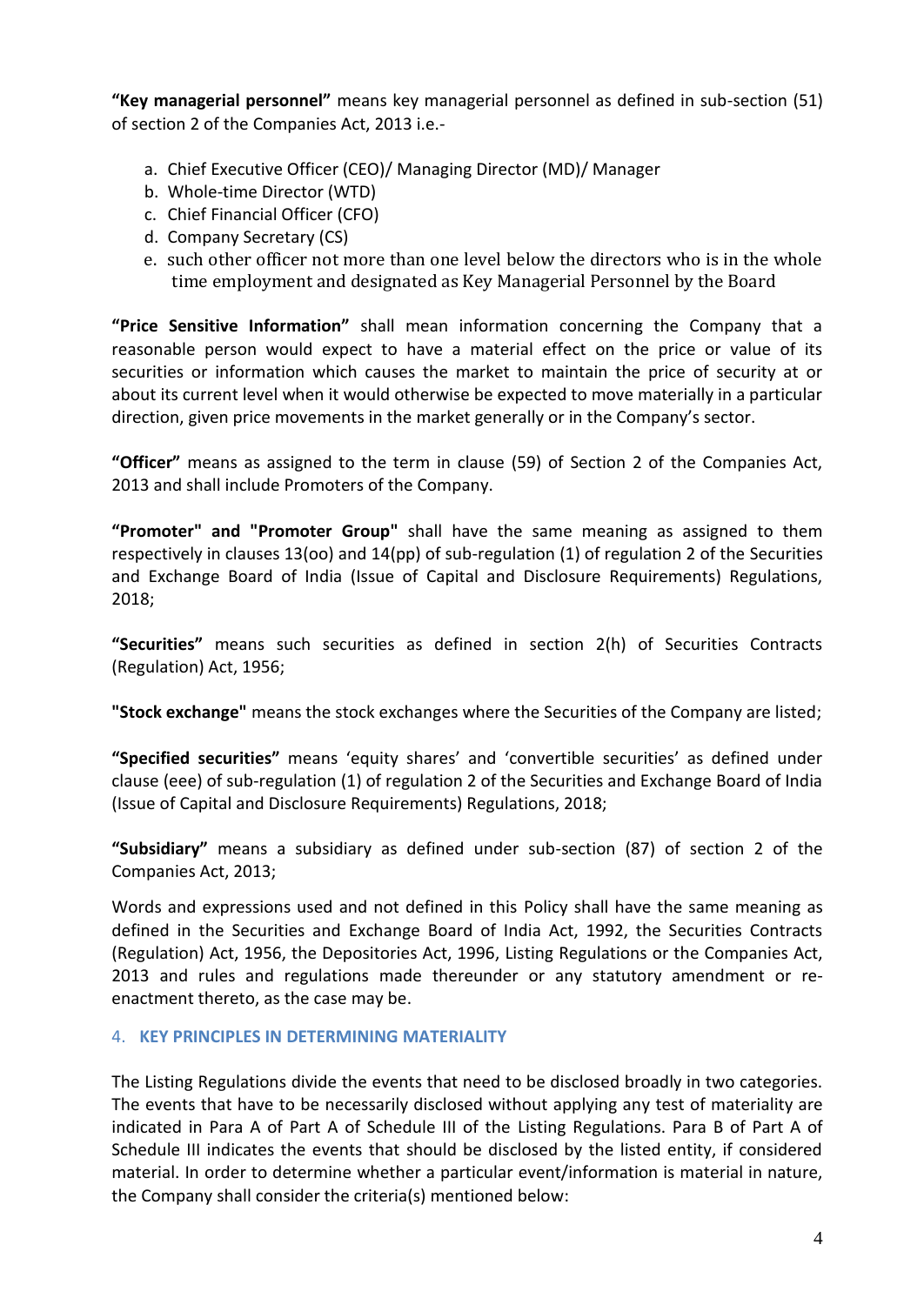- a. the omission of an event or information, which is likely to result in discontinuity or alteration of event or information already available publicly; or
- b. the omission of an event or information is likely to result in significant market reaction if the said omission came to light at a later date; or
- c. In case where the criteria specified in sub-clauses (a) and (b) are not applicable, an event/information may be treated as being material if in the opinion of the board of directors of Company, the event / information is considered material.

The events / information which shall be disclosed without application of materiality guidelines listed in this Policy is attached as **Annexure I**.

An illustrative list of events / information which shall be disclosed to the stock exchanges on application of guidelines of materiality given above is attached as **Annexure II**.

# 5. **ANY OTHER INFORMATION/EVENT VIZ. MAJOR DEVELOPMENT THAT IS LIKELY TO AFFECT BUSINESS:**

The Company shall disclose Events/ Information that are likely to affect business that may include but are not restricted to**-**

- a. Emergence of new technologies;
- b. Expiry of patents;
- c. Any change of accounting policy that may have a significant impact on the accounts, etc. and brief details thereof;
- d. Any other information which is exclusively known to the Company which may be necessary to enable the holders of securities of the Company to appraise its position and to avoid the establishment of a false market in such securities;
- e. Market Sensitive Information;
- f. Any event which in the view of the Board is material.

#### 6. **ADMINISTRATIVE MEASURES**

The Board of Directors of the Company have severally authorized the Managing Director & Chief Executive Officer and Chief Financial Officer of the Company for the purpose of determining materiality of an event or information.

Further, the Board of Directors of the Company have severally authorized the Managing Director & Chief Executive Officer, Chief Financial Officer and Company Secretary of the Company for the purpose of disclosing materiality of an event or information to stock exchange(s).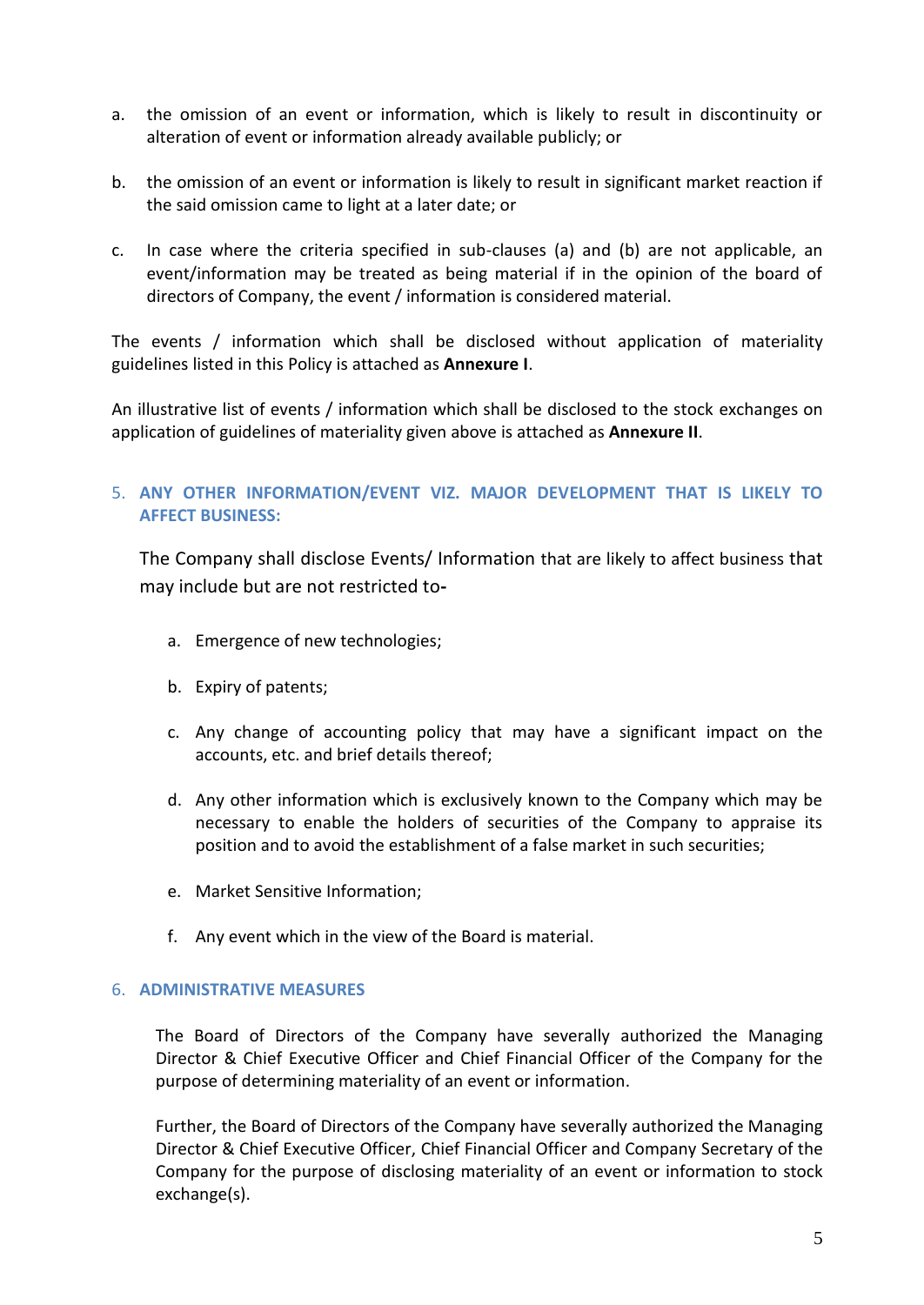The contact details of Managing Director & Chief Executive Officer, Chief Financial Officer and Company Secretary responsible for the purpose of determining materiality of an event or information and for the purpose of disclosing materiality of an event or information to stock exchange(s), as the case may be, shall be disclosed to the stock exchange and also be disseminated on the Company's website.

#### **7. INTERPRETATION**

In any circumstance where the terms of this Policy differ from any existing or newly enacted law, rule, regulation or standard governing the Company, the law, rule, regulation or standard will take precedence over this Policy until such time as this Policy is changed to conform to the law, rule, regulation or standard.

#### **8. GUIDANCE ON OCCURRENCE OF AN EVENT/INFORMATION**

- 1. In matters which would depend on the stage of discussion, negotiation or approval, the events/information can be said to have occurred upon receipt of approval by the Board of Directors or after receipt of approval of the Board of Directors and shareholders, as the case may be.
- 2. The timing of occurrence of an event and/or availability of information has to be decided on a case to case basis.
- 3. The events/information such as natural calamities, disruption etc. can be said to have occurred when the Company becomes aware of the events/information, or as soon as, an officer of the entity has, or ought to have reasonably come into possession of the information in the course of the performance of his duties.

#### **9. DISCLOSURE**

The Managing Director, Chief Financial Officer and Company Secretary shall observe the following for proper and timely disclosure of any material events/ information as defined hereon:

- 1. For determining materiality of any event/transaction, reference is to be made to this Policy and the Listing Regulations.
- 2. Disclosure of the events enumerated in item no. 4 of Annexure I relating to "Outcome of meetings of the Board of Directors" shall be made within 30 minutes of the conclusion of the Board Meeting at which such events were discussed along with the time of commencement and conclusion of the meeting.
- 3. All other events mentioned in Annexure I and II, other than those mentioned in the foregoing clause shall be disclosed by the Company as soon as reasonably possible but not later than 24 hours from the occurrence of a particular event/ information.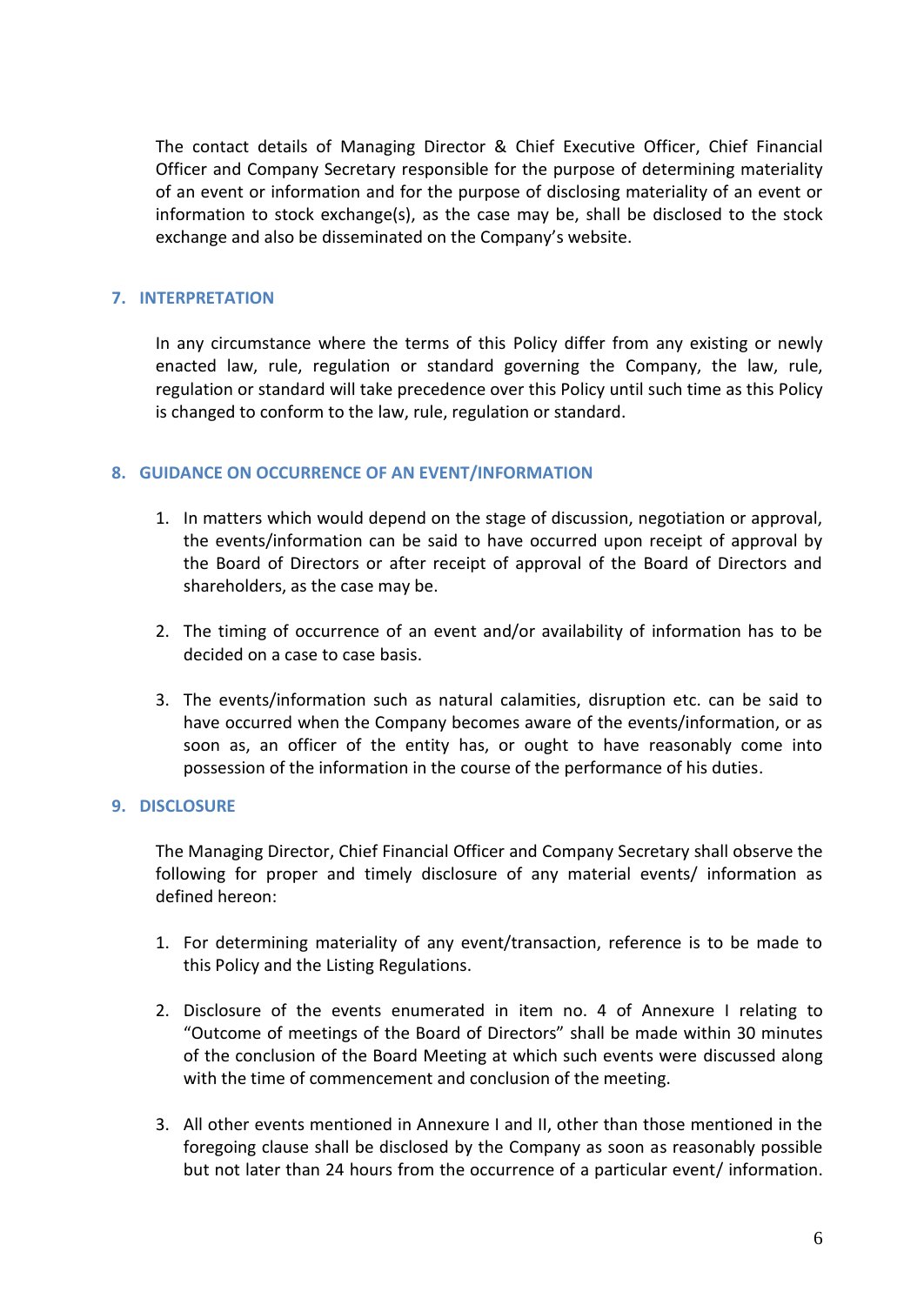The Company shall explain to the Stock Exchanges any delay in such disclosure beyond twenty four hours of the occurrence of the event or information.

- 4. The details with regard to any fraud/ default by Directors, Promoter or KMP or by the Company or arrest of any Promoter or KMP shall be disclosed at the time of unearthing of the fraud or occurrence of default/ arrest.
- 5. The Stock Exchange shall also be intimated further details regarding the same including actual amount of fraud/ default, actual impact of such fraud/ default on the Company and its financials and corrective measures taken thereon.
- 6. Disclosure of any material development shall be made on a regular basis of any event, till the time the event is resolved/ closed.
- 7. The disclosure shall be made with respect to any litigation assessment, adjudication, arbitration or dispute in conciliation proceedings or upon institution of any litigation, assessment, adjudication, arbitration or dispute including any ad-interim or interim orders passed against or in favour of the Company, the outcome of which can reasonably be expected to have an impact.
- 8. The Stock Exchange shall also be regularly intimated about details of any change in the status and/ or any development thereon till the litigation or dispute is concluded and/ or is resolved.
- 9. All the disclosures made to the Stock Exchange under this Policy shall also be disclosed on the Website of the Company and the same shall be hosted for a minimum period of five years and thereafter as per the preservation of documents and archival policy as adopted by the Company.
- 10. The Company shall also disclose all the events or information with respect to its Subsidiaries which are material for the Company.
- 11. Company shall provide specific and adequate reply to all queries raised by stock exchange(s) with respect to any events or information:
- 12. Company may on its own initiative also, confirm or deny any reported event or information to stock exchange(s).
- 13. In case where an event occurs or an information is available with the Company, which has not been indicated above, but which may have material effect on it, the Company shall make adequate disclosures in regard thereof.

#### **10. ALTERATIONS/ AMENDMENTS**

The Board of Directors are authorized to make such alterations/ amendments to this Policy as considered appropriate, subject, however, to the condition that such alterations shall not be inconsistent with the provisions of the Listing Regulations, 2015 and any amendment thereto from time to time.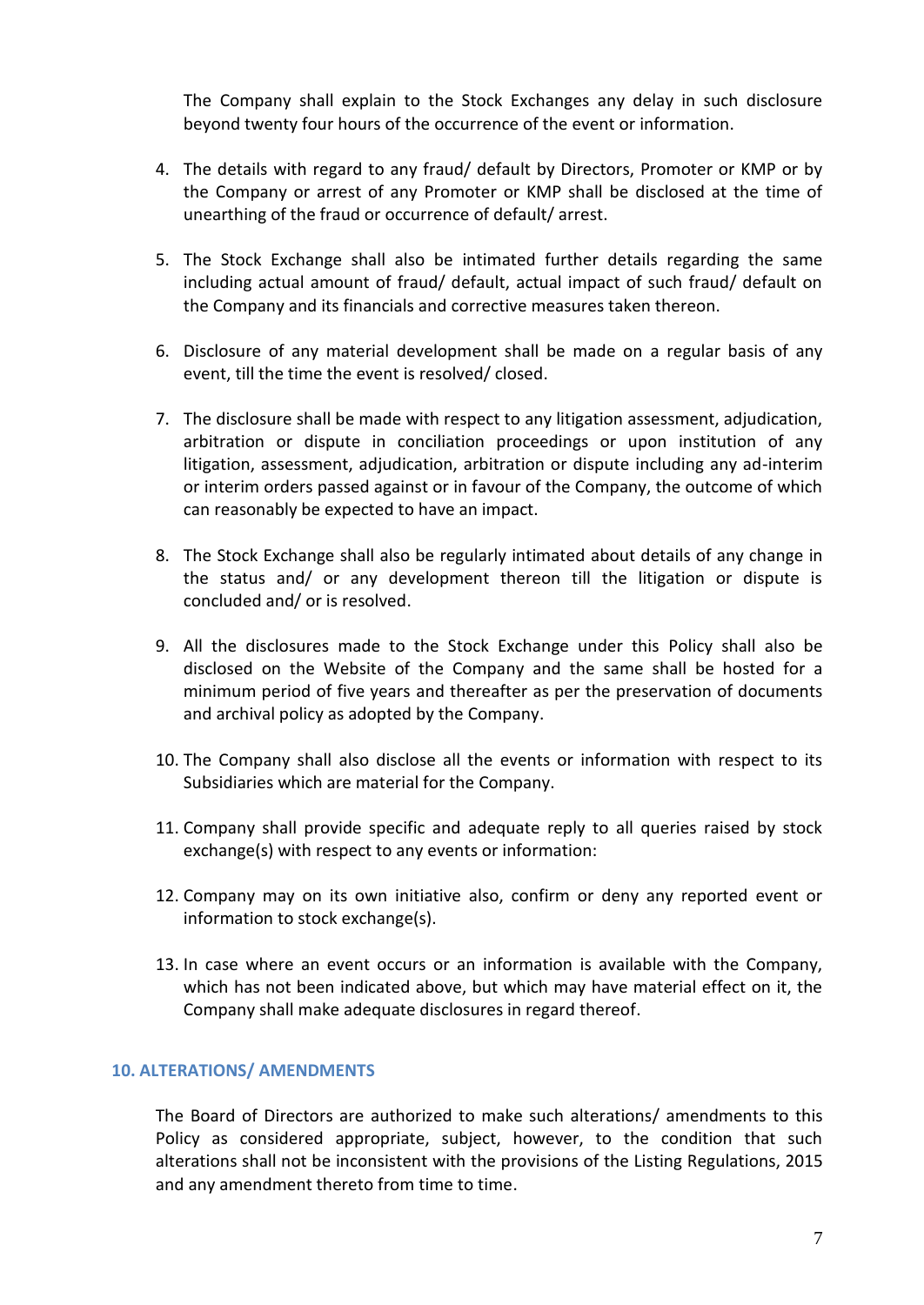In case of any subsequent changes in the provisions of the Act or the Listing Regulations which makes any of the provisions in the Policy inconsistent with the Act or the Listing Regulations, then the provisions of the Act or the Listing Regulations would prevail over the Policy and the provisions in the Policy would be modified in due course to make it consistent with the Act or the Listing Regulations.

| Date of Original adoption<br><b>Revision</b> | <b>Effective date of the Policy</b> |
|----------------------------------------------|-------------------------------------|
| 23.12.2015                                   | 23.12.2015                          |
| Revised on 10.11.2021                        | 10.11.2021                          |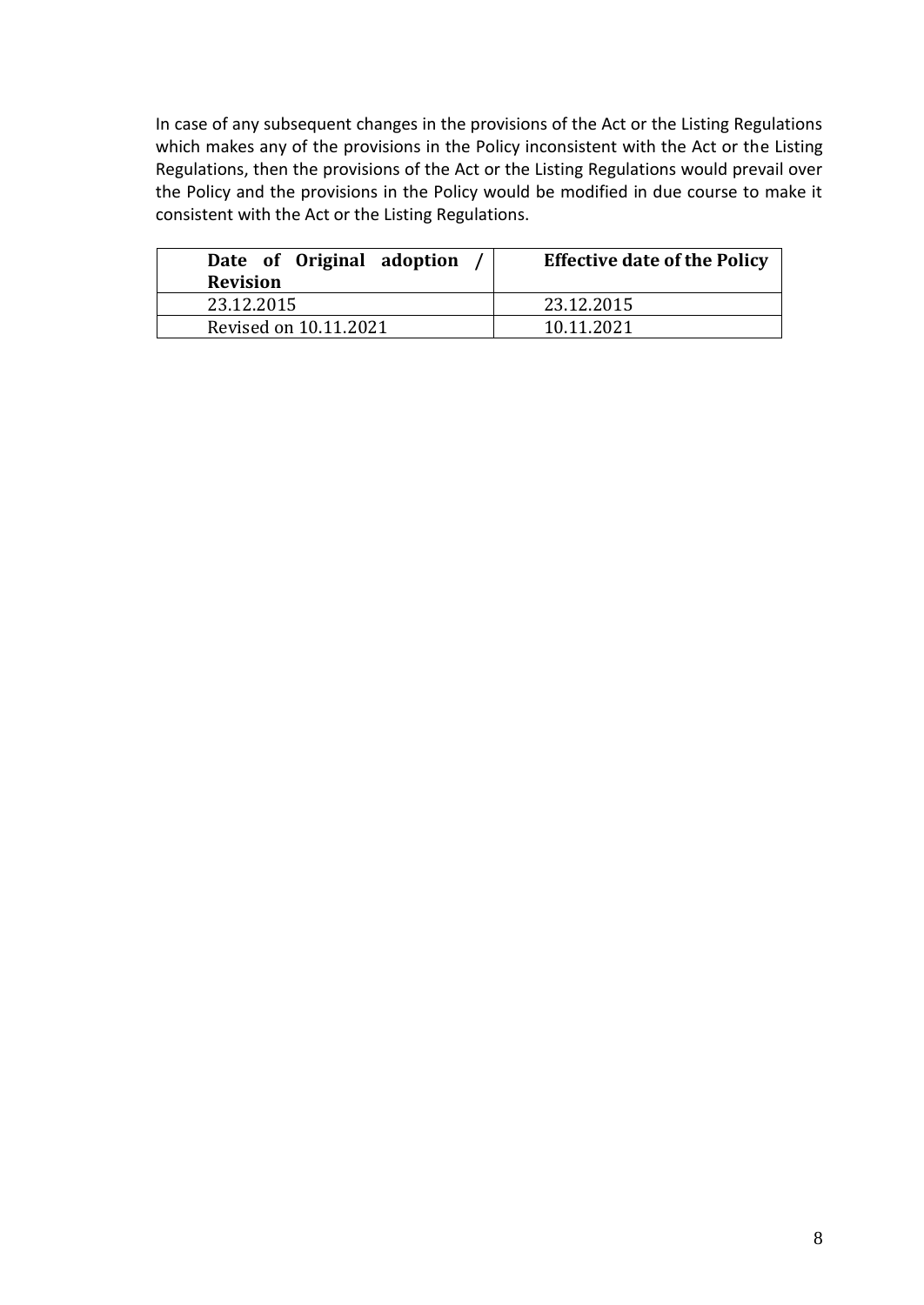#### **EVENTS WHICH SHALL BE CONSIDERED MATERIAL**

These are the events that have to be necessarily disclosed without applying any test of materiality;

- 1. Acquisition(s) (including agreement to acquire), Scheme of Arrangement (amalgamation/ merger/ demerger/restructuring), or sale or disposal of any unit(s), division(s) or subsidiary of the Company or any other restructuring;
- 2. Issuance or forfeiture of securities, split or consolidation of shares, buyback of securities, any restriction on transferability of securities or alteration in terms or structure of existing securities including forfeiture, reissue of forfeited securities, alteration of calls, redemption of securities etc.;
- 3. Revision in Rating(s);
- 4. Outcome of Meetings of the Board of the Company held to consider the following:
	- a. declaration of dividends and/or cash bonuses recommended or declared or the decision to pass any dividend and the date on which dividend shall be paid/dispatched;
	- b. any cancellation of dividend with reasons thereof;
	- c. the decision on buyback of securities;
	- d. the decision with respect to fund raising proposed to be undertaken
	- e. increase in capital by issue of bonus shares through capitalization including the date on which such bonus shares shall be credited/dispatched;
	- f. reissue of forfeited shares or securities, or the issue of shares or securities held in reserve for future issue or the creation in any form or manner of new shares or securities or any other rights, privileges or benefits to subscribe to;
	- g. short particulars of any other alterations of capital, including calls;
	- h. financial results;
	- i. decision on voluntary delisting by the Company from stock exchange(s).

Provided that in case of board meetings being held for more than one day, the financial results shall be disclosed within thirty minutes of end of the meeting for the day on which it has been considered.

- 5. Agreements (viz. shareholder agreement(s), joint venture agreement(s), family settlement agreement(s) (to the extent that it impacts management and control of the Company), agreement(s)/treaty (ies)/contract(s) with media companies) which are binding and not in normal course of business, revision(s) or amendment(s) and termination(s) thereof;
- 6. Fraud/defaults by promoter or Key Managerial Personnel or by Company or arrest of Key Managerial Personnel or promoter;
- 7. Change in Directors, Key Managerial Personnel (Managing Director, Chief Executive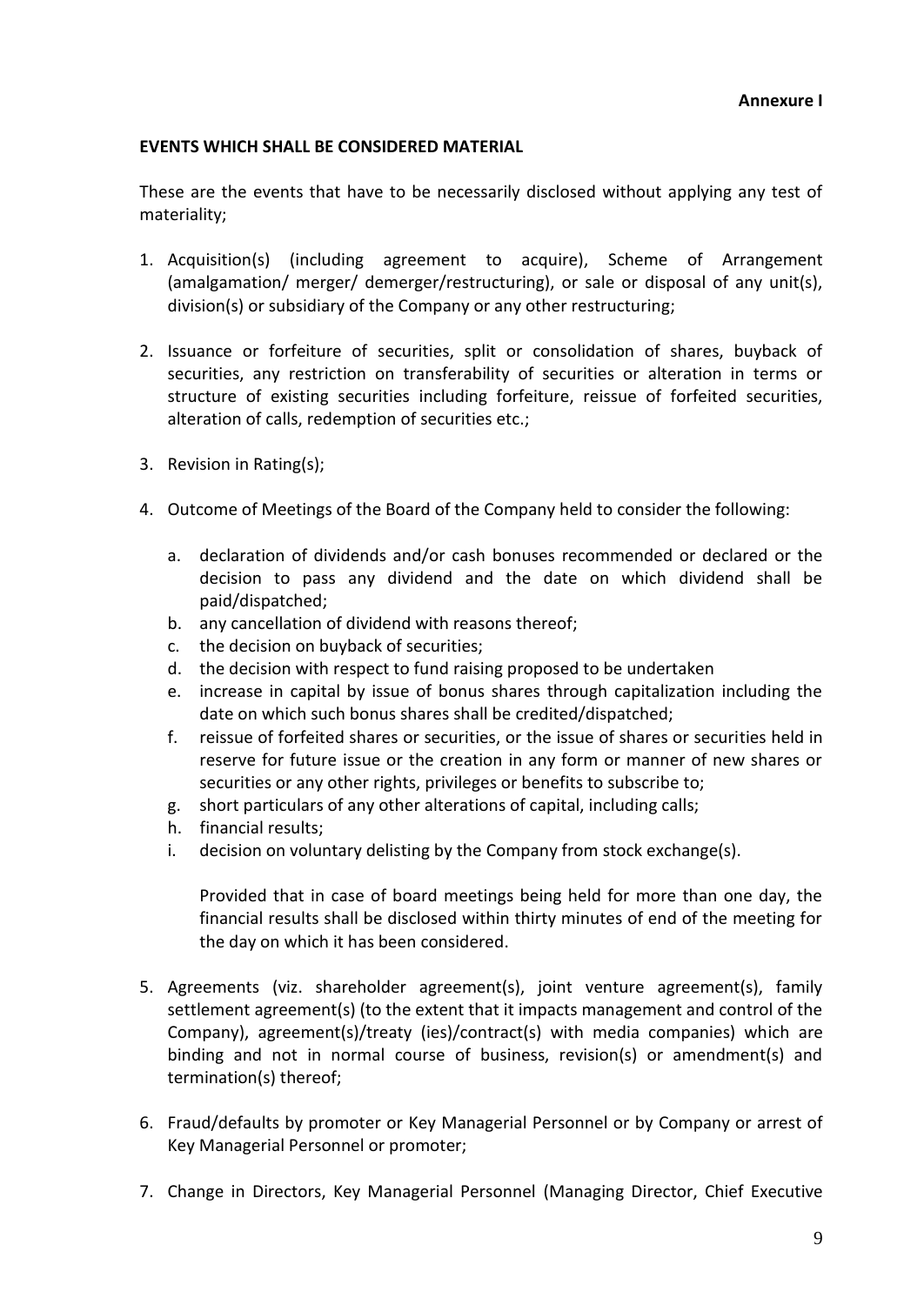Officer, Chief Financial Officer , Company Secretary etc.), Auditor and Compliance Officer;

- 8. In case of resignation of the auditor of the listed entity, detailed reasons for resignation of auditor, as given by the said auditor, shall be disclosed by the listed entities to the stock exchanges as soon as possible but not later than twenty four hours of receipt of such reasons from the auditor.
- 9. Resignation of independent director including reasons for resignation: In case of resignation of an independent director of the listed entity, within seven days from the date of resignation, the following disclosures shall be made to the stock exchanges by the listed entities:
	- i. The letter of resignation along with] detailed reasons for the resignation of independent directors as given by the said director shall be disclosed by the listed entities to the stock exchanges.
	- ii. Names of listed entities in which the resigning director holds directorships, indicating the category of directorship and membership of board committees, if any.
	- iii. The independent director shall, along with the detailed reasons, also provide a confirmation that there is no other material reasons other than those provided.
	- iv. The confirmation as provided by the independent director above shall also be disclosed by the listed entities to the stock exchanges along with the detailed reasons as specified in sub-clause (i) and (iii) above.
- 10. Appointment or discontinuation of share transfer agent;
- 11. Resolution plan/ Restructuring in relation to loans/borrowings from banks/financial institutions including the following details:
	- (i) Decision to initiate resolution of loans/borrowings;
	- (ii) Signing of Inter-Creditors Agreement (ICA) by lenders;
	- (iii) Finalization of Resolution Plan;
	- (iv) Implementation of Resolution Plan;
	- (v) Salient features, not involving commercial secrets, of the resolution/ restructuring plan as decided by lenders.
- 12. One time settlement with a bank;
- 13. Reference to BIFR and winding-up petition filed by any party / creditors;
- 14. Issuance of Notices, call letters, resolutions and circulars sent to shareholders, debenture holders or creditors or any class of them or advertised in the media by the Company;
- 15. Proceedings of Annual and extraordinary general meetings of the Company;
- 16. (a) Schedule of analysts or institutional investors meet and presentations made by the listed entity to analysts or institutional investors.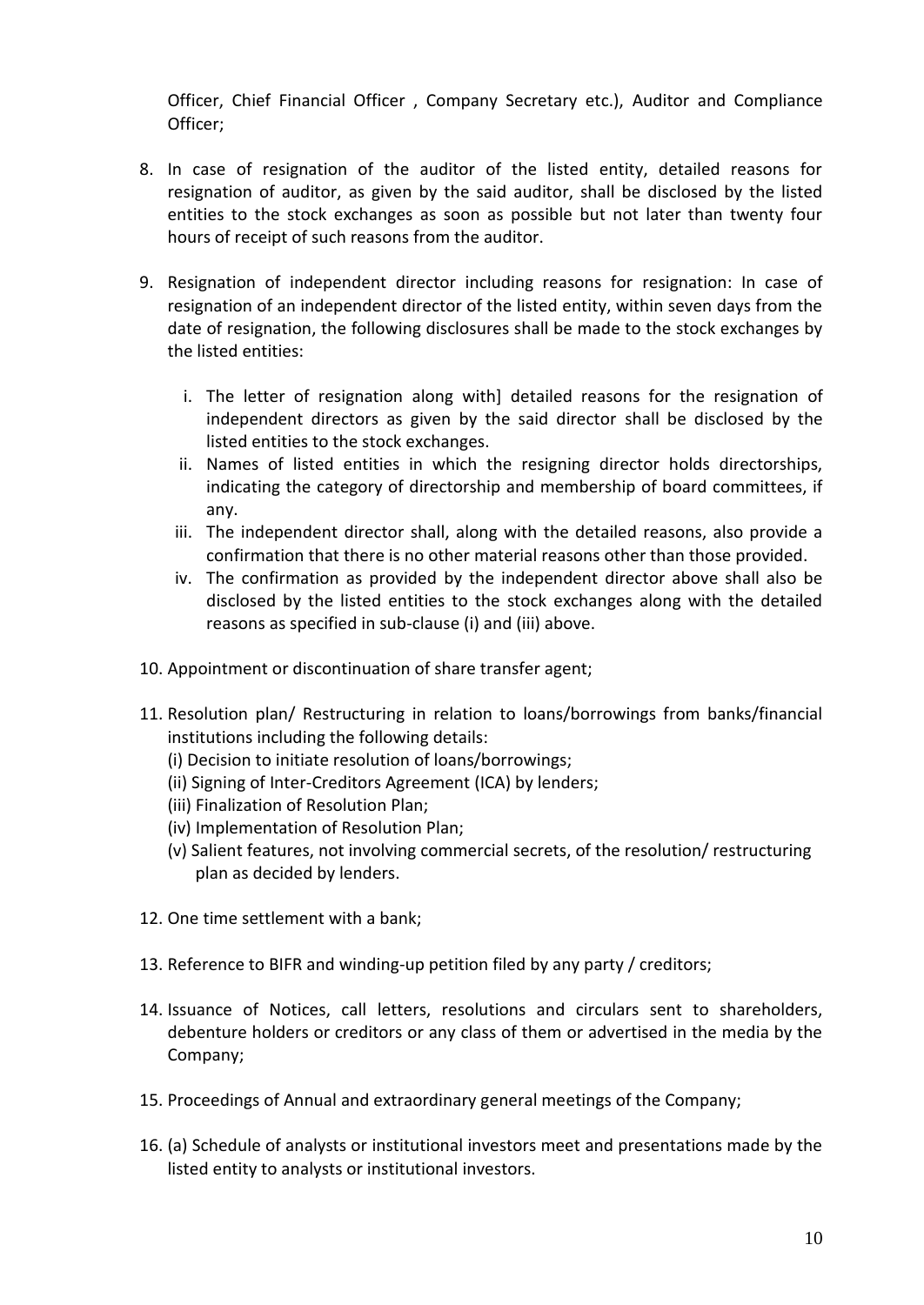Explanation: For the purpose of this clause 'meet' shall mean group meetings or group conference calls conducted physically or through digital means.

(b) Audio or video recordings and transcripts of post earnings/quarterly calls, by whatever name called, conducted physically or through digital means, simultaneously with submission to the recognized stock exchange(s), in the following manner:

(i) the presentation and the audio/video recordings shall be promptly made available on the website and in any case, before the next trading day or within twenty-four hours from the conclusion of such calls, whichever is earlier;

(ii) the transcripts of such calls shall be made available on the website within five working days of the conclusion of such calls:

The requirement for disclosure(s) of audio/video recordings and transcript shall be voluntary with effect from April 01, 2021 and mandatory with effect from April 01, 2022.

17. The following events in relation to the corporate insolvency resolution process (CIRP) of a listed corporate debtor under the Insolvency Code:

> a) Filing of application by the corporate applicant for initiation of CIRP, also specifying the amount of default;

> b) Filing of application by financial creditors for initiation of CIRP against the corporate debtor, also specifying the amount of default;

> c) Admission of application by the Tribunal, along with amount of default or rejection or withdrawal, as applicable;

> d) Public announcement made pursuant to order passed by the Tribunal under section 13 of Insolvency Code;

> e) List of creditors as required to be displayed by the corporate debtor under regulation 13(2)(c) of the IBBI (Insolvency Resolution Process for Corporate Persons) Regulations, 2016;

f) Appointment/ Replacement of the Resolution Professional;

g) Prior or post-facto intimation of the meetings of Committee of Creditors;

h) Brief particulars of invitation of resolution plans under section 25(2)(h) of Insolvency Code in the Form specified under regulation 36A(5) of the IBBI (Insolvency Resolution Process for Corporate Persons) Regulations, 2016;

i) Number of resolution plans received by Resolution Professional;

j) Filing of resolution plan with the Tribunal;

k) Approval of resolution plan by the Tribunal or rejection, if applicable;

l) Specific features and details of the resolution plan as approved by the Adjudicating Authority under the Insolvency Code, not involving commercial secrets, including details such as:

(i) Pre and Post net-worth of the company;

(ii) Details of assets of the company post CIRP;

(iii) Details of securities continuing to be imposed on the companies' assets;

(iv) Other material liabilities imposed on the company;

(v) Detailed pre and post shareholding pattern assuming 100% conversion of convertible securities;

(vi) Details of funds infused in the company, creditors paid-off;

(vii) Additional liability on the incoming investors due to the transaction,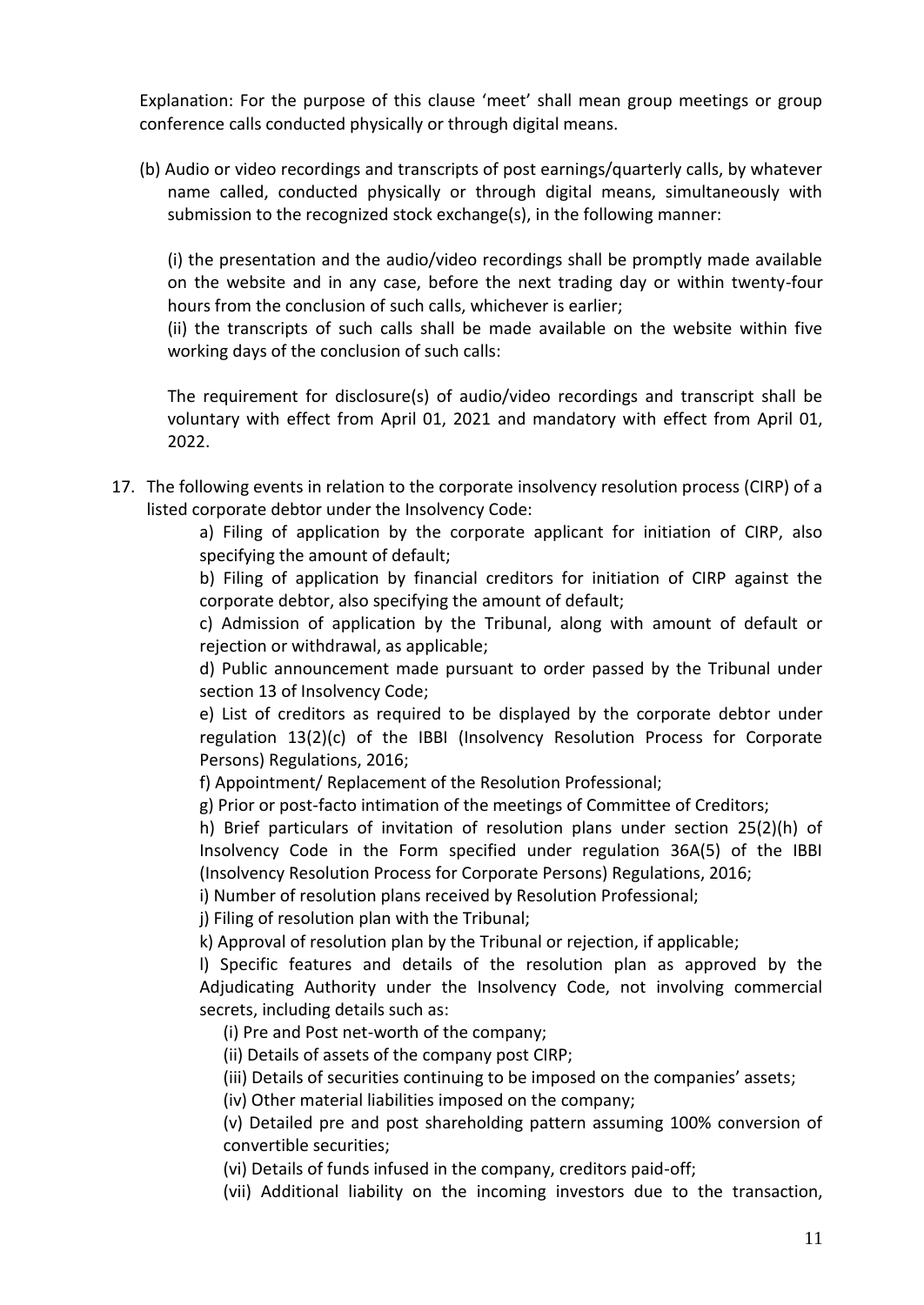source of such funding etc.;

(viii) Impact on the investor – revised P/E, RONW ratios etc.;

(ix) Names of the new promoters, key managerial persons(s), if any and their past experience in the business or employment. In case where promoters are companies, history of such company and names of natural persons in control; (x) Brief description of business strategy.]

m) Any other material information not involving commercial secrets.

n) Proposed steps to be taken by the incoming investor/acquirer for achieving the MPS;

- o) Quarterly disclosure of the status of achieving the MPS;
- p) The details as to the delisting plans, if any approved in the resolution plan.
- 18. Initiation of Forensic audit: In case of initiation of forensic audit, (by whatever name called), the following disclosures shall be made to the stock exchanges by listed entities:
	- a) The fact of initiation of forensic audit along-with name of entity initiating the audit and reasons for the same, if available;
	- b) Final forensic audit report (other than for forensic audit initiated by regulatory / enforcement agencies) on receipt by the listed entity along with comments of the management, if any.